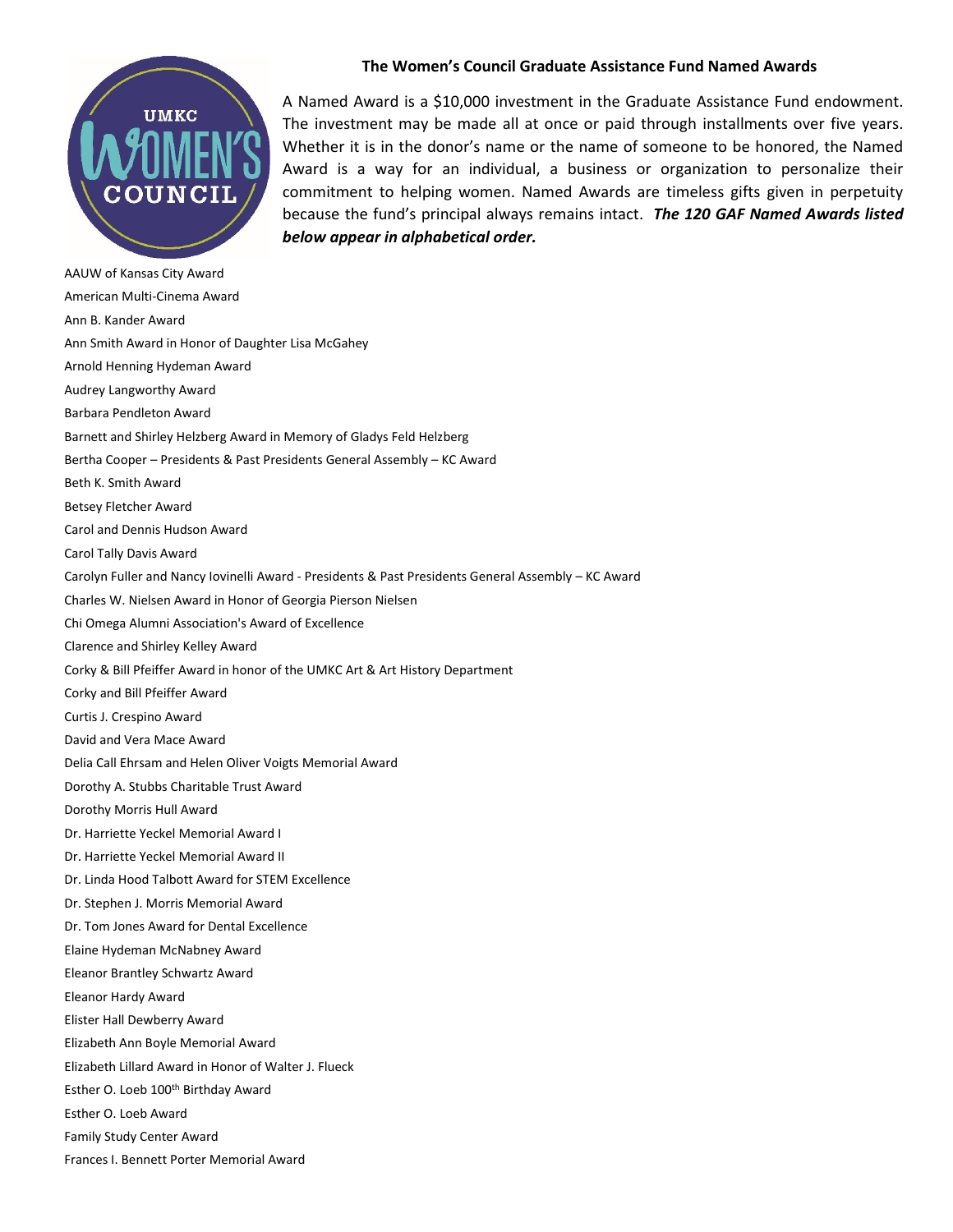Frances Washam Award Friends of Mary Merryman Award Genevieve G. Hail Award Georgia Pierson Nielsen Award Gerre Gene Strauss Award Ginger Hydeman Award Gracia Bremer Award Great Plains Energy/Kansas City Power & Light Award Harriette Yeckel Award in Honor of Carla Cunningham Harriette Yeckel Award in Honor of Donna Kitchen Harriette Yeckel Award in Honor of Judith Yeckel Harriette Yeckel Friendship Across Borders Award Harriette Yeckel in Honor of Ingrid De Kok Award Hazel Knutson Award Ida Streiff Rhodes Award Inez Benson Award Irene Campbell Anderson Award J. Philip Starr Award J. R. Majors Award Jack Carrington Coffey Scholarship Award James Lamar and Clara Winslow Sandusky Memorial Award Jan Williams and Family Award for Excellence in Computing and Engineering Jarene Anderson Stanford Award Joan Berkley Award John J. Dralus and Duana Dralus Award Judy Kay Bird Memorial Fund Award Kathryn Pierce Ensinger Award Linda Herner-Barrick - Kansas City Young Matrons Award Linda Hood Talbott Award Marilyn McGuyre and Frances Nelson – Office of Student Affairs, School of Medicine Award Marjorie Margolies-Mezvinsky Award Marjorie Powell Allen Award Martha Ann McPhee Award Martha E. Mitchell Award Martha Jane Starr Award Martha Jane Starr, Women's Council Founder Award Martha W. Gilliland Award Mary and John Newman Award Mary F. Merryman Award in Memory of Grace Greenwood Duncan Mary Kay McPhee and Bill Pfeiffer Award Mary Kay McPhee Award Master Craftsman Award Maxine N. Tishk - UMKC Dental Hygienists' Alumni Association Award Maxine N. Tishk Award for Dental Hygiene Education Mr. and Mrs. Ray O. Joslyn Foundation Award Mrs. Otto W. (Clara) Knutson Award Nancy Kassebaum Baker Award Pat Pierce Award